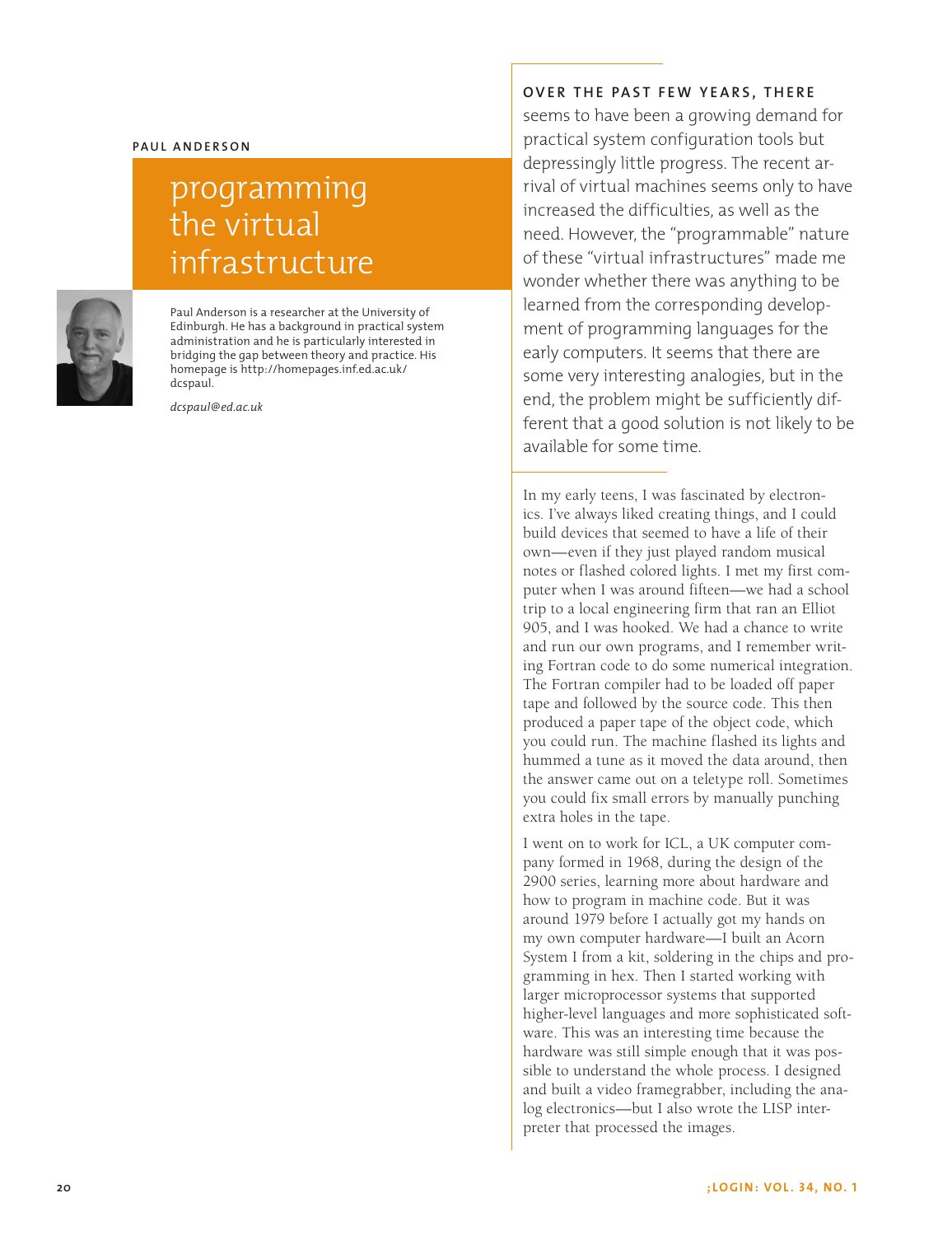As things became more complex, this kind of generalization got a lot harder. I was seduced by the possibilities of the first Apple Macintosh and the Sun 3/50. I wrote software in high-level languages that ran at a layer once removed from the hardware. Even the hardware design people were using software and simulations and programmable chips.

Eventually, I became interested in managing lots of machines. All of the associated system administration problems are now well documented, but at the time this was uncharted territory—how do we get the software onto all these machines without loading each one individually? How do we set up the configuration files so that the clients talk to the right servers? How do we make sure it all stays up-to-date and correct? How do we make sure that the whole installation actually does what it is intended to do?—if we even have a clear idea of what it is supposed to do in the first place!

For the past few years I've been working on "autonomic systems" and trying to create infrastructures that can reconfigure automatically in response to failures or problems with loading. But the recent explosion of interest in virtualization has increased the complexity by another order of magnitude, with modern datacenters supporting virtual machines that migrate around the physical hardware. The network connections are established by programming VLANs, and the storage comes from network-attached devices. This means that the entire datacenter is now programmable—we can rewire network connections, change storage sizes, and replace failed hardware, all by "reprogramming the virtual infrastructure."

This all begins to sound very like the early days of computer programming when software replaced the hard-wired connections. So I started to think about the analogy, and I wondered what we could learn from the way in which computer programming has evolved.

The charm of history and its enigmatic lesson consist in the fact that, from age to age, nothing changes and yet everything is completely different. *Aldous Huxley*

It seems clear that there have been definite steps in the evolutionary process. When a particular level becomes complex enough, a new layer of abstraction develops to advance the technology to the next stage—transistors, chips, assembler code, high-level languages, operating systems, etc.—and each stage comes with new techniques, new theories, and a new generation of specialists. Yet, over the past 10–15 years, I've spent a lot of time thinking about the problems of configuring large computing installations, and I am often frustrated by how little progress there seems to be. Compared to the rigor in designing a new chip, most computing installations are set up in a very ad hoc way—there is no systematic process nor a way of demonstrating the correctness, nor is there even a clear idea of the overall specification. Why is this?

#### **Some History**

Wikipedia has a good description of some of the early computers. EDVAC was one of the first computers to support "stored programs." Before that, machines such as ENIAC had used switches and patch leads to set up the instructions. This sounds familiar to me—there was a time when I could change the network port in my office by walking down the hall and changing the patch panel. Now I have to find someone who knows how to make the right incantation to the switches! But these early computers were still programmed by the engineers with an intimate knowledge of the hardware.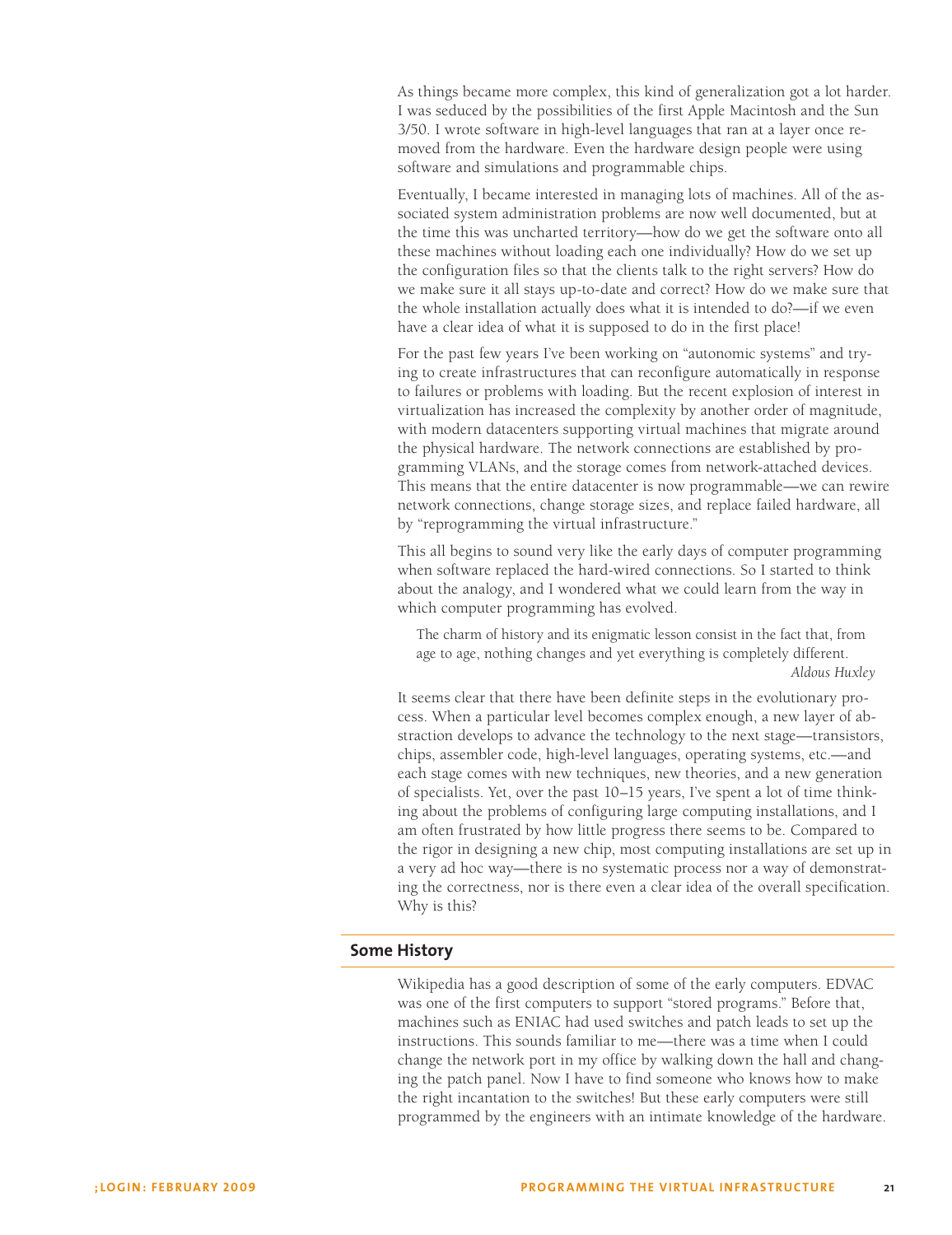In 1953, John Backus proposed the idea of a what we would now call a "higher-level" language for the IBM 704. His team created the Fortran language and the first compiler. It's fascinating to read about this process and think about the analogy with today's system configuration tools. The initial motivations were very similar—for example, efficiency. The cost of the programmers associated with a computer installation was higher than the cost of the computer itself:

The programmer attended a one-day course on Fortran and spent some more time referring to the manual. He then programmed the job in four hours, using 47 Fortran statements. These were compiled by the 704 in six minutes, producing about 1000 instructions. He estimated that it might have taken three days to code this job by hand. [1]

Correctness (hence reliability) was also a manual process:

He studied the output (no tracing or memory dumps were used) and was able to localise his error in a Fortran statement he had written. He rewrote the offending statement, recompiled and found that the resulting program was correct. He estimated that it might have taken three days to code this job by hand, plus an unknown time to debug it. [1]

Of course, there were other benefits too; programs were now portable between different machines, and the language was much closer to the statement of the problem to be solved. This meant that users themselves could learn one language and their programs would run on almost every computer created since that time. However, this new concept of "automatic programming" wasn't universally accepted; many people were concerned about the efficiency of the code. Backus and Heising emphasized how much the fear of not being able to compete with hand-coded assembler code influenced the design of the first Fortran compiler. And my favorite quote comes from Irvine Ziller—one of the original Fortran team:

And in the background was the scepticism, the entrenchment of many of the people who did programming in this way at that time; what was called "hand-to-hand combat" with the machine. [2]

This definitely reminds me of the time I have spent trying to convince people to configure systems by using the tools, rather than simply hand-editing some configuration file because "it is an emergency" or "it is only a one-off."

### **Languages**

Most practical configuration languages have not been specifically "designed" their functions are often related closely to the operations provided by a particular tool, and their syntax and semantics have not been carefully thought out. It is interesting that the same was true of the early programming languages. John Backus writes:

We simply made up the language as we went along. We did not regard language design as a difficult problem, merely a simple prelude to the real problem: designing a compiler which could produce efficient programs. [3]

Of course, this was all to change—people soon realized that translating the problem description into a usable program was the biggest source of effort and errors. In the fifty years since then, there has been a huge amount of work on programming languages and their related theory. (See Figure 1 for a timeline.) Backus himself gave his initial to the BNF notation, which he codeveloped for describing the formal syntax of programming languages. Periodically, different paradigms have appeared. Over the years, some of these have become accepted, and others have faded away.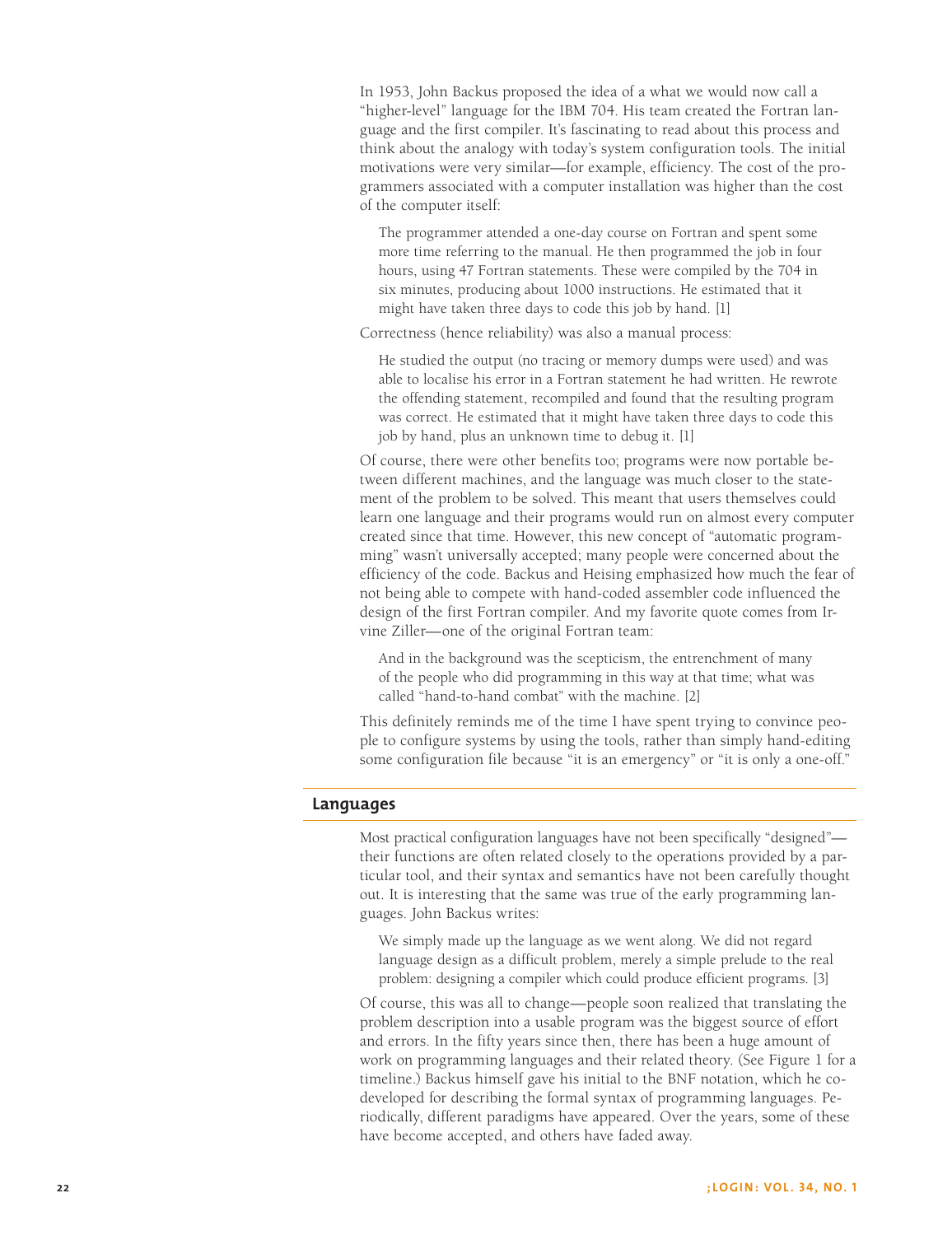

### **FIGURE 1: TIMELINE FOR DEVELOPMENT OF PROGRAMMING LANGUAGES, SHOWING APPROXIMATE DATES**

I was quite surprised when I looked into this to see the amount of time between the "invention" of a language and its acceptance as a common production tool. Something like 10–15 years doesn't seem to be atypical. It appears to take this long for people to become comfortable with a new approach, for the features of the language to be refined, and for implementations to be accepted as stable. Of course, the increasing power of the machines along with the increasing complexity of typical code also changes the balance. If we look at the development of configuration languages on the same scale (Fig. 2), perhaps we shouldn't be surprised at the apparent lack of progress.



#### **FIGURE 2: TIMELINE FOR DEVELOPMENT OF CONFIGURATION LANGUAGES, SHOWING APPROXIMATE DATES**

It would be a mistake to try and draw too much of an analogy between programming and configuration languages, but it is interesting to look briefly at a few ideas and see what we can learn—both from the features that evolved and from the process itself.

# **Raising the Level of Abstraction**

Early programming languages were based on a model that was close to the operation of the hardware. Large arithmetic expressions could be translated into multiple instructions, but the flow of control had to be specified explicitly (using conditionals and branches) in a way that mapped fairly directly onto the underlying hardware. The next significant step was the introduction of structured programming. Here, the explicit control flow was replaced with control structures; these mapped more closely onto the kind of operations that people wanted to model. Independent routines with local variables also made it easier to reuse code and for multiple programmers to work on the same project. Modern programs are supported by frameworks and op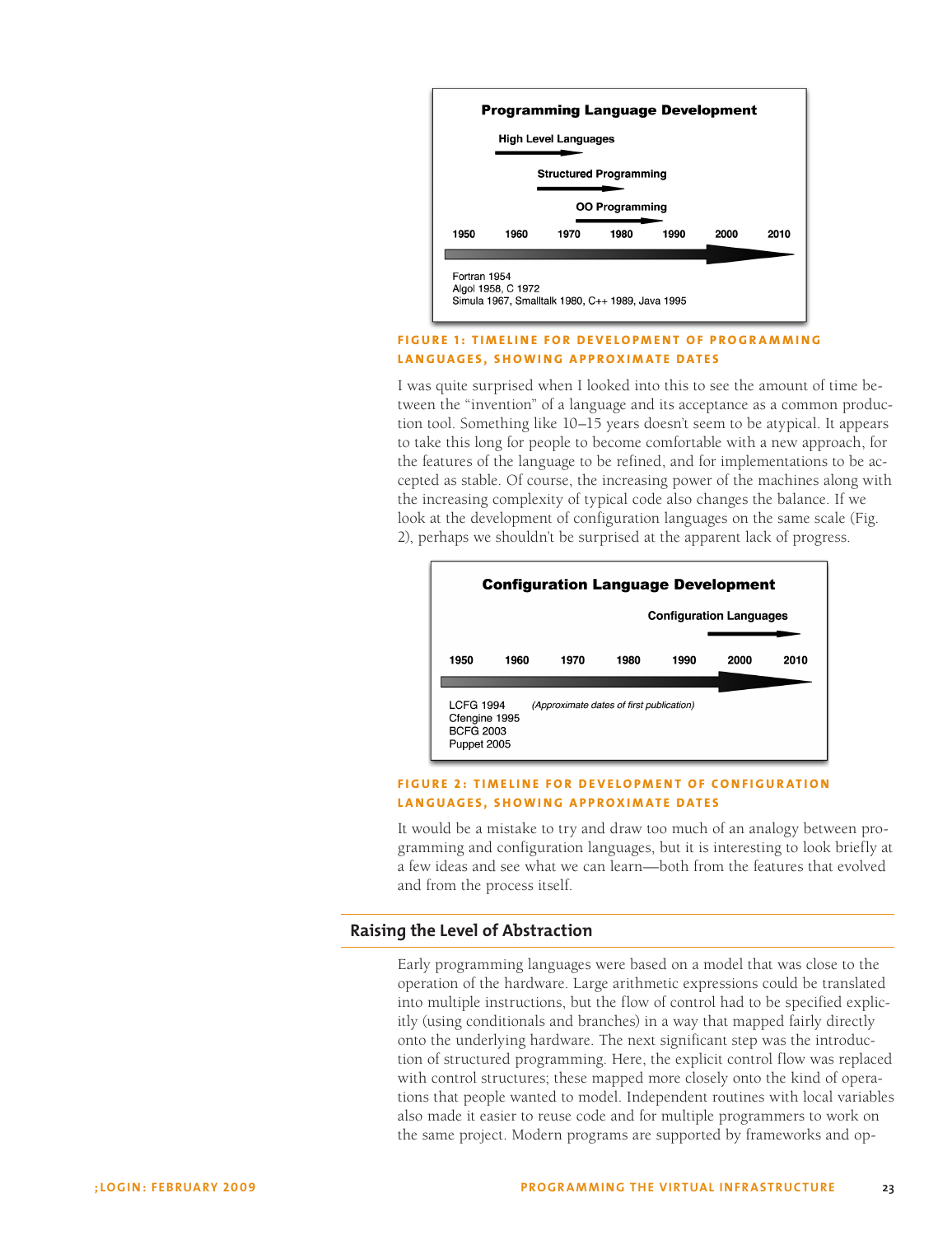erating systems that deal with entities at a much higher level of abstraction, such as files and windows.

Current configuration languages still seem to operate at a level close to the hardware—manipulating files and processes, for example. There is a big gap between this and the level at which a system administrator normally wants to talk about the infrastructure—in terms of services (mail, Web, database, etc.) and the migration strategies for the virtual machines, for example. It is certainly possible to configure multiple systems with a single statement, and it is common to have constructs that encapsulate concepts such as "Web server." But even the ability to exchange a "Web server" configuration between two sites is rare—certainly if we include all the associated consequences, such as DNS entries and firewall holes.

It is not entirely clear why there has been so little progress in raising the abstraction level. The virtual infrastructure certainly presents a few problems, such as the distributed and unreliable nature of the underlying system, that are not present when programming a single machine. However, CIM, for example, provides one possible way of modeling entities at a much higher level. Perhaps one difficulty is the relative complexity of the underlying "machine"—the infrastructure is complex and it changes rapidly as new software and services are added. System administrators tend to need a more agile approach, preferring Perl to Java and Cfengine to CIM. Or perhaps it will simply take a few more years for the appropriate paradigms to emerge.

### **Declarative Programming**

Existing configuration languages are often "declarative" (to varying degrees). This means that the user specifies the desired configuration, and the tool works out what it needs to change to make this true. For example, you might specify that a configuration file should contain a certain line. The tool will then add that line, only if it is not already present. There isn't space here to go into detail, but declarative configuration languages have a lot of practical advantages. The problem, though, is that the tool has to work out the necessary steps by itself. This is fine when things are simple (as in the example here), but if we are specifying, say, the relationship between a set of virtual services, then working out the deployment steps can be much more complex; the placement of the virtual machines, their configuration, and the order in which we move things are all important. This may be too complex or too critical to leave completely to some automatic process.

General-purpose declarative languages such as Prolog have been around since the 1970s, but they remain confined to a comparatively small number of applications for similar reasons. Indeed, the configuration situation is actually more difficult, because the intermediate states of a configuration change may be important, whereas the intermediate states of a computation are purely internal.

## **Conclusion**

"Automatic programming" of the virtual infrastructure is hard. It is not easy to specify correctly what is required. Translating high-level requirements into implementable specifications is hard. The languages are immature and contain considerable accidental complexity. The solutions can be difficult to compute, and automatic solutions may be difficult to understand and trust. I suspect that the idea of fully "automatic configuration," from a declarative service description, is really a myth. At several points in the history of programming, new approaches have led to talk of the "death of the program